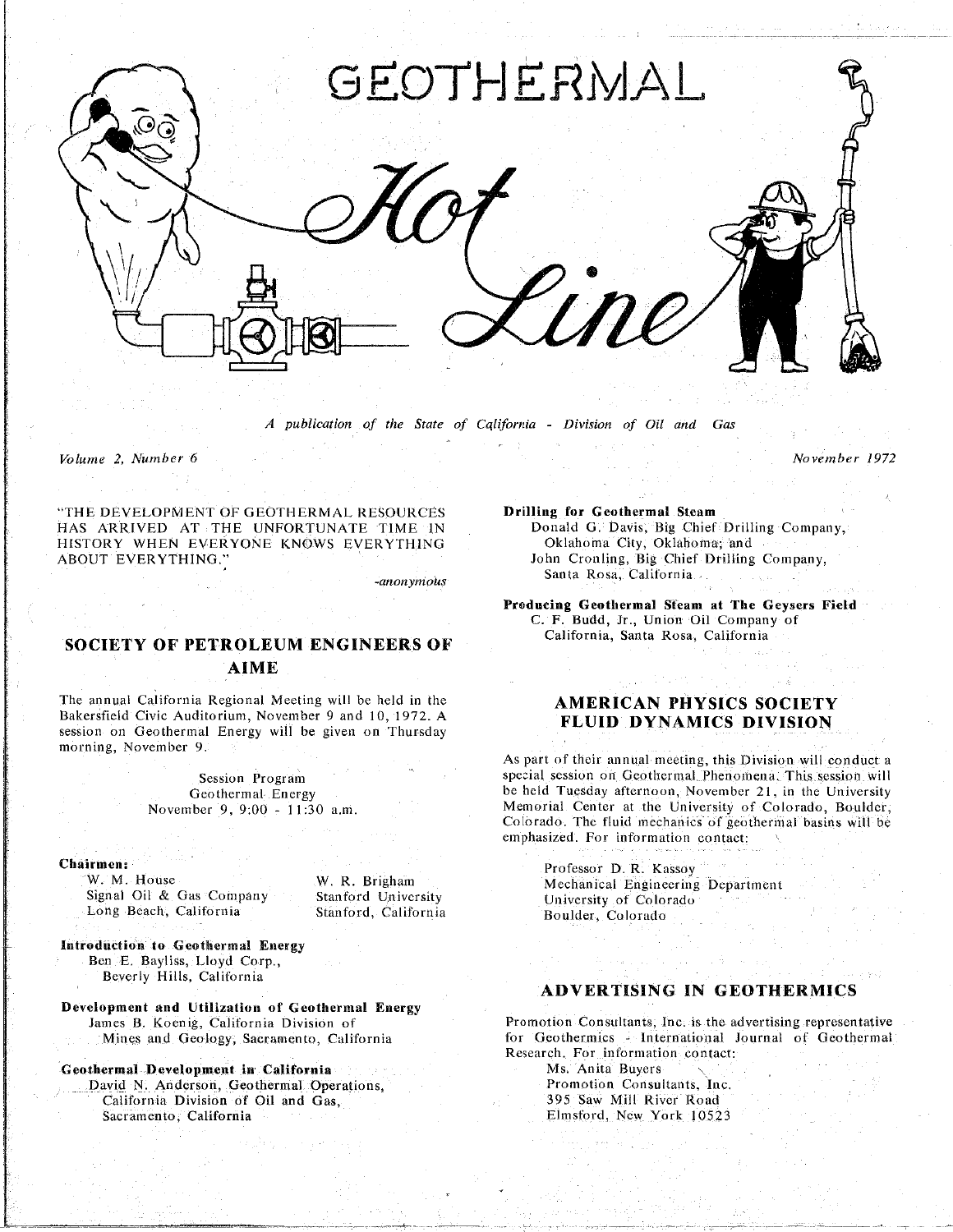# **SOCIETY OF EXPLORATION GEOPHYSICISTS**

The annual international meeting of the Society will be held at the Anaheim Convention Center in Anaheim, California, from November 26 to 30, 1972. Two geothermal symposia will be held, one each in the morning and the afternoon of Thursday, November 30. The featured speaker at the Geothermal Luncheon on Thursday will be Joseph Barnea, director of the United Nations Division of Natural Resources and Transport. For information contact:

#### Norman Jokerst

Standard Oil Company of California P. O. Box 3862 San Francisco, California 94119

> Thursday Morning, November 30 Garden Grove Room, 8:15 a.m.

**Session Chairmen:** 

Mr. Robert Greider, Standard Oil Company of California, Western Operations Dr. Tsvi Meidav, United Nations, Resources and Transport Division

## **Estimates of Geothermal Energy Potential**

J. Banwell and T. Meidav\*, United Nations, Resources & Transport Division

### Geothermal Research in the U.S. Geological **Survey**

L. J. P. Muffler, U. S. Geological Survey

#### Review of Geochemical Techniques in **Geothermal Exploration**

R. O. Fournier\* and D. E. White, U. S. Geological Survey

## Assessment of Electrical Resistivity in

**Geothermal Exploration** T. Meidav and J. Banwell, United Nations, Resources & Transport Division

### Dipole Mapping Surveys

G. Keller, Colorado School of Mines

## Geophysical Methods in Geothermal **Exploration**

N. Harthill, Group Seven, Golden, Colorado

#### Thursday Afternoon, November 30 Garden Grove Room, 2:00 p.m.

#### **Session Chairmen:**

Mr. John Banwell, United Nations, Resources and Transportation Division

Prof. George Keller,

Colorado School of Mines

Surface Determination of Subsurface Porosity and Pore Fluid Resistivity: Geothermal Resources R. M. Hamilton\* and P. L. Ward, U. S. Geological Survey

#### Spectral Variability in Seismic Noise Measurements and Implications for Geothermal Exploration R. S. Crosson\*, University of Washington

I. R. Mayers, Geological Survey of Canada

#### Seismic Noise in Geothermal Areas H. M. Iyer, U. S. Geological Survey

Exploration Significance of Recent Geophysical Surveys in the Mexicali-Cerro Prieto Geothermal Area

K. R. Evans\*, Humble Oil Company

J. S. Sumner, University of Arizona

L. Del Castillo, Institute de Geofisica, Mexico \*Speaker

# **NATIONAL SCIENCE FOUNDATION CONFERENCE IN SEATTLE**

The National Science Foundation sponsored through RANN (Research Applied to National Needs) a special conference on geothermal energy held at Battelle Northwest in Seattle, Washington, from October 18 to 20, 1972. The purpose of the conference was to bring geothermal experts together "to develop an assessment of the state of the art and to recommend a research program to provide the requisite knowledge for establishing the proper role of geothermal resources in providing: (1) additional energy to alleviate the Nation's impending shortage, (2) water to supplement present supplies, and (3) mineral resources." The attendees were divided into six panels as follows: (1) Resource Evaluation, (2) Resource Exploration, (3) Reservoir Development and Production, (4) Utilization-Technology and Economics, (5) Environmental Effects, and (6) Institutional Problems.

A final report on the findings and recommendations, including a dollar value on proposed research projects, is now being prepared. Watch the "Hot Line" for a notice on the report. Also see "Hot Line" issue V. 2, No. 3 for information on an organizational meeting held prior to the Seattle Conference.

### UNIVERSITY OF CALIFORNIA. **RIVERSIDE** GEOLOGICAL SCIENCES DEPARTMENT

The National Foundation has granted \$143,000 for "Geological-Geochemical-Geophysical Investigations of a Recognized Geothermal Area in the Imperial Valley of Southern California". Faculty members Wilfred Elders (coordinator), James Combs, and Tyler Coplen will apply this grant to the study of the Dunes anomaly. Extensive geochemical and geophysical information will be extracted from the cores of the 2,007 foot deep Department of Water Resources "Dunes" well (see "Hot Line" V. 2, No. 4). This grant, which is under the RANN program, will run from October 1, 1972 until March 31, 1974.

# **COLORADO**

A new publication: "Geothermal Resources of Colorado" by Richard H. Pearl, 1972, \$1.00. A copy can be obtained from:

Colorado Geological Survey 1845. Sherman Denver, Colorado 80203

 $\overline{2}$ 

## FRENCH GOVERNMENT

The Service Geothermique, a branch of the French Bureau of Mines and Geology (BRGM), under the direction of Mr. J. Lavigne is active in many parts of the world. Temperature surveys and other geophysical methods are being used for geothermal exploration in the Afar and Issa Territories (formerly French Somaliland), Vate Island (New Hebrides), and the Reunion Islands.

The French Government is negotiating with several Australian and French mining companies to develop geothermal resources for the processing of the New Hebrides metal ores. The important nickel mining operation in New Calendonia operated by Kaiser Aluminum is expected to benefit from this geothermal development.

# MODOC COUNTY, CALIFORNIA

Magma Energy, Inc. has filed a notice to drill a geothermal well, approximately 2 miles north of Lake City in Surprise Valley. The well, "Phipps" 2, will be spudded in the NE 1/4 of the NE 1/4 of Sec. 23, T. 44N., R. 15E., M.D.B.&M. early in November, 1972 at a spot approximately 300 feet north of their "Phipps" 1 (drilled in September, 1962 to a total depth of 1,267 feet. The bottom-hole temperature in this well was above 200° F). This new location is less than a mile westerly from the famous Lake City mud pots and hot springs.

# SOCIETY OF ECONOMIC GEOPHYSICISTS

George Keller of the Geophysics Department, Colorado School of Mines, has been named Distinguished Lecturer for the society. Dr. Keller's talk "Geothermal Exploration" will be presented to groups primarily in the West Coast and Gulf Coast areas. The lectures are scheduled from October 5 until mid-November, 1972.

## RESEARCH INSTITUTE IN INDIA NEEDS GEOTHERMAL INFORMATION

The National Research Institute of India has initiated a program to develop geothermal resources. They would like to receive reprints of the papers published by geothermal scientists and technologists.

Please send reprints to:

National Geophysical Research Institute Hyderabad -  $7(A.P.)$ India

## LAKE COUNTY, CALIFORNIA

The Lake County Planning Commission has scheduled a hearing for the Pacific Energy Corporation's application to deepen Getty Oil Company's well No. "Kettenhofen" 1 in Sec. 28, T. 13N., R. 8W., M.D.B.&M. at 2:30 p.m. on-November 9, 1972 at the Lake County Court House. The well was originally drilled by Eureka Magma Explorers in September, 1971 and was subsequently transferred in March,

1972 to Getty who deepened it to 7,822 feet. Pacific Energy Corporation plans to deepen the well to 10,000 feet.

# TULSA, OKLAHOMA

The Calvert Exploration Company announced on October 13, 1972 that in addition to its current oil and gas activities it will engage in the exploration for and development of geothermal energy for generation of electric power. The company also announced that it had purchased approximately 100,353 acres (157 square miles) of leases and exploration rights covering the Canon del San Diego grant, which is contiguous to the Valles Caldera in the Jemez area of New Mexico. The U.S.G.S. has designated the Caldera as a "Known Geothermal Resource Area". Approximately 2,000 acres of Calvert's leases lie within the K.G.R.A.

# DEL MAR, CALIFORNIA

The International Thermal Instrument Company has announced the availability of a new highly accurate instrument that directly measures the earth's local heat flux. The device is sold in two forms, either a flat plate to be used on the surface or a cylindrical model that can be lowered down a hole. For additional information contact:

> Mr. N. D. Green, Manager International Thermal Instrument Company Del Mar, California 92014  $(714) 755 - 4436$

وسعين والمحافي والمستنقع كأواد المتعمل فستواميه المستوا والمعارض المنابس والمستنب

## IMPERIAL VALLEY, CALIFORNIA

Chevron Oil Company

Drilling on Chevron's well No. "Nowlin Partnership" 1, Sec. 33. T. 16S., R. 14E., S.B.B.&M. in the Heber area is almost completed. This is the third geothermal well drilled near Heber this year. The first two wells were drilled by Magma Energy Company in the spring and summer of 1972.

#### Magma Power Company

The Magma Power Company has reached total depth (4,000 feet) on their "Magmamax" 3 which is located in the Salton Sea Geothermal field in the Niland area. The company is preparing to run pipe to evaluate potential geothermal zones from  $2,600$  to  $3,000$  feet. This is the third well of a six-well complex to be drilled by Magma for San Diego Gas and Electric, who plans to build a prototype 10 mw binary power plant at this location. The contract for the plant engineering and construction has been let to C. F. Braun Engineering of Anaheim, California. Construction is scheduled to start in January, and the completion is scheduled in six months.

#### Department of Water Resources and University of California, Riverside

The 2.007-foot D.W.R.-U.C.R. research well on the Dunes anomaly in the East Mesa area, Imperial Valley, Sec. 33, T. 15S., R. 19E., S.B.B.&M., has been gun perforated in three zones. The bottom zone, 1,878 feet to 1,918 feet, flowed water at approximately 1 gal./min. The combined upper two zones, 850 feet to 905 feet and 340 feet to 380 feet, maintained the water level about 30 feet below the surface. The

 $\overline{5}$